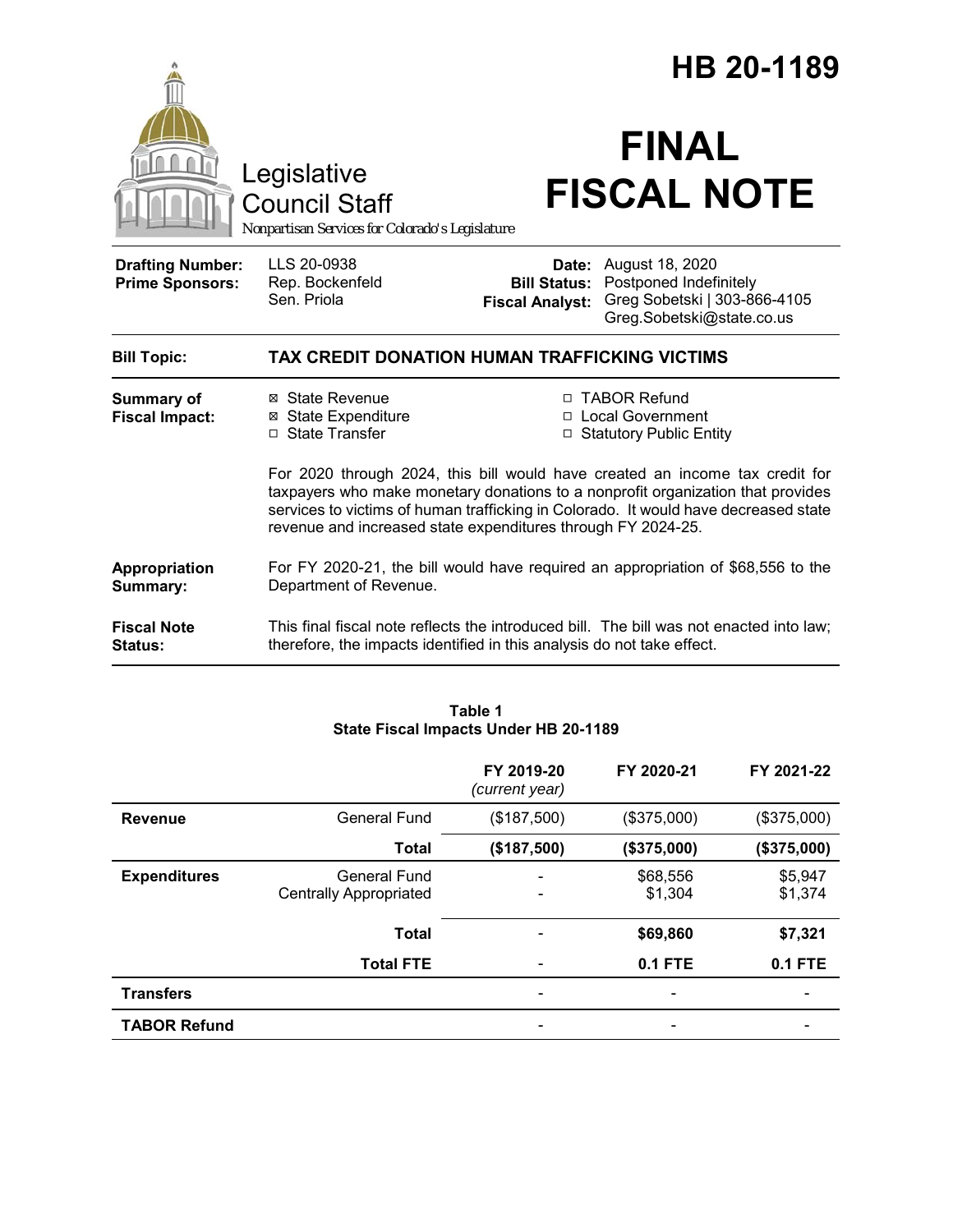August 18, 2020

## **Summary of Legislation**

For tax years 2020 through 2024, the bill creates a tax credit for donations to nonprofit organizations that provide services to victims of human trafficking in Colorado. The credit is equal to 25 percent of donations, up to a maximum of \$100,000 per year.

Donations qualify for the credit if the nonprofit organization certifies that:

- it has either its headquarters, or 50 percent of its employees, in Colorado, and the donation was received for the purpose of eradicating human trafficking; or
- it provides at least 25 percent of its services in Colorado to victims of human trafficking.

The credit certificate issued by the nonprofit must be filed with the taxpayer's income tax return.

The credit is available in addition to the charitable contributions deduction for which the donation qualifies under federal law. The amount by which the credit exceeds a taxpayer's income tax liability is nonrefundable, but may be carried forward for up to five years.

#### **State Revenue**

The bill is expected to decrease state General Fund revenue by \$187,500 in the current FY 2019-20, \$375,000 in each of FY 2020-21 through FY 2023-24, and \$187,500 in FY 2024-25. The estimates for FY 2019-20 and FY 2024-25 represent half-year impacts for tax years 2020 and 2024, respectively, on an accrual accounting basis. The bill reduces income tax revenue, which is subject to TABOR.

**Assumptions.** The bill allows a tax credit only for contributions to organizations providing services to victims of human trafficking in Colorado. This fiscal note estimates that there are no more than 15 such organizations in the state, that these organizations have an average annual budget of \$0.5 million each, and that they are primarily funded by grants from foundations. Qualifying nonprofits are expected to receive 20 percent of their funding from individual donors.

Based on these assumptions, the bill is expected to allow tax credits for \$1.5 million in donations annually beginning in tax year 2020. Based on the ratio between donations and donors observed for other, similar tax credits, the bill is expected to allow credits to 550 taxpayers per year.

This fiscal note assumes that all tax credits will be applied to reduce tax liability in the year when they are allowed. To the extent that tax credits are carried forward, the bill's revenue impact will differ across fiscal years relative to the estimates published here.

#### **State Expenditures**

The bill is expected to increase General Fund expenditures by \$69,860 in FY 2020-21 and \$7,321 in FY 2021-22 through FY 2024-25. Expenditures are summarized in Table 2 and described below.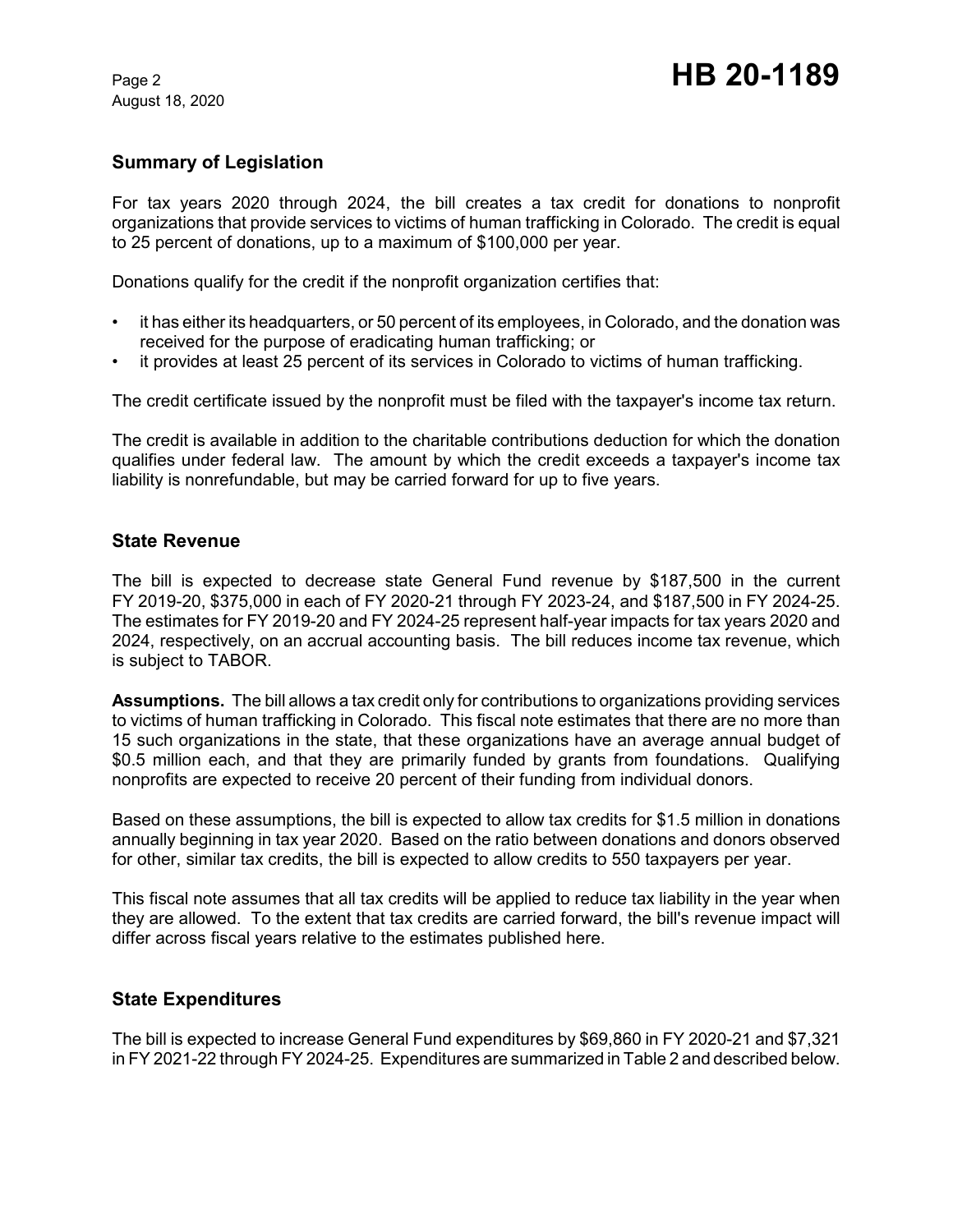|                                | FY 2020-21 | FY 2021-22 |
|--------------------------------|------------|------------|
| <b>Department of Revenue</b>   |            |            |
| <b>Personal Services</b>       | \$3,876    | \$4,651    |
| GenTax Programming and Testing | \$60,360   |            |
| Data Reporting                 | \$4,320    | \$1,296    |
| Centrally Appropriated Costs*  | \$1,304    | \$1,374    |
| <b>Total Cost</b>              | \$69,860   | \$7,321    |
| <b>Total FTE</b>               | $0.1$ FTE  | $0.1$ FTE  |

**Table 2 Expenditures Under HB 20-1189**

 *\* Centrally appropriated costs are not included in the bill's appropriation.*

**Tax administration.** The bill is expected to require 0.1 FTE annually for a Tax Examiner I in the Department of Revenue (DOR) Taxpayer Services Division to review credit applications and communicate with taxpayers. For FY 2020-21 only, personal services costs are prorated for the bill's August 5 effective date and the General Fund paydate shift.

**Computer programming.** The bill requires one-time expenditures to program and test changes to DOR's GenTax software system. Programming is performed by a contractor and tested by the department. Programming is expected to require \$45,000, or 200 hours at the contract rate of \$225 per hour. Costs are primarily driven by the credit's applicability to individual, corporate, fiduciary, and partnership taxpayers, which are treated separately in GenTax. Testing will require 640 hours at a rate of \$24 per hour.

**Data reporting.** Costs for database management and reporting in DOR's Office of Research and Analysis are estimated at \$4,320 in FY 2020-21 and \$1,296 annually thereafter.

**Centrally appropriated costs.** Pursuant to a Joint Budget Committee policy, certain costs associated with this bill are addressed through the annual budget process and centrally appropriated in the Long Bill or supplemental appropriations bills, rather than in this bill. These costs, which include employee insurance and supplemental employee retirement payments, are estimated to be \$1,304 in FY 2020-21 and \$1,374 in FY 2021-22.

**TABOR refunds.** The state is not expected to collect revenue above the TABOR limit in the current FY 2019-20, FY 2020-21 or FY 2021-22, and refund obligations are not anticipated for these years. This bill does not change these expectations concerning refunds to taxpayers. A forecast of state revenue subject to TABOR is not available beyond FY 2021-22.

#### **Effective Date**

The bill was postponed indefinitely by the House Finance Committee on March 2, 2020.